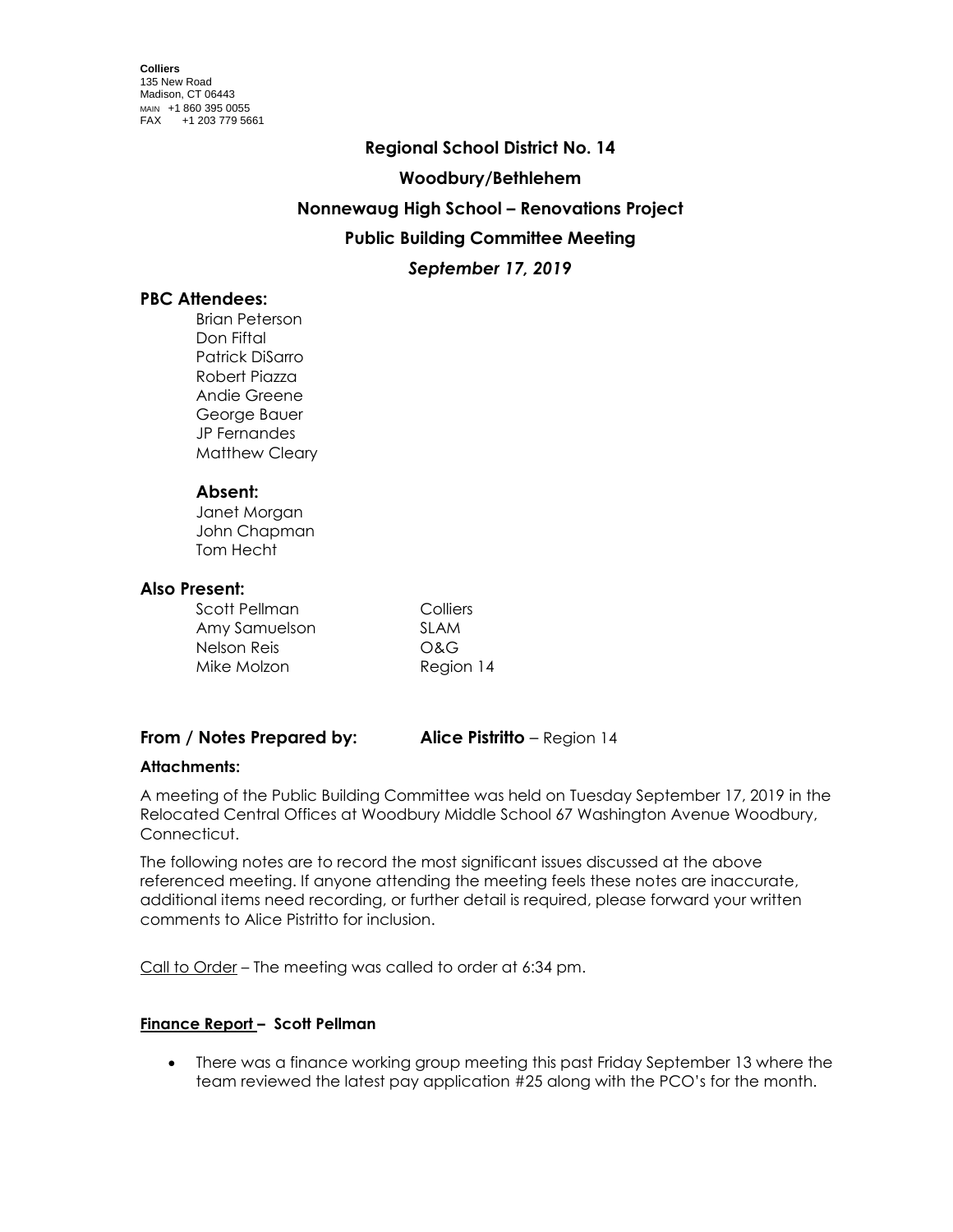The meeting was delayed until Friday due to the short month and opening of school coordination.

- Included in the building committee package for the month were the following PCO's that were approved at that meeting.
- PCO-169 Septic Permit \$2539
- PCO-171 Field Hockey Goals \$6,771
- PCO-173 skylight framing \$8,103 from CM contingency
- An updated contingency status report was provided for the committee's review. The project has expended \$1,862,011 in construction and owner's contingency and there are pending issues or Owner improvements that total an additional \$1,301,705, these number include athletic improvements bleachers and lighting. The document passed out contains the majority of all outstanding items.
- The current available contingency for the High School is approximately 368,000 If all the pending issues were accepted. The available contingency for the Central Office project is approximately \$650,000 of which approximately 30,000 is identified on the contingency status log.
- Colliers will be coordinating a budget reconciliation this month to include application #25 and will be working with the district on the next request for payment.

### **OPM Report – Scott Pellman reported on the following:**

- It has been a challenge getting the school open and coordinating furniture delivery. Colliers staff have been on site daily and have been working with the administration to communicate and resolve issues. The administration has been very understanding throughout the process. Classroom areas are in good shape with some electrical issues and second floor promethium board installations that require completion. The new gym flooring material has been delivered and the gym floor has been installed, finishing and installation of the bleachers remains. The LMC is now open for use. The locker room areas are behind schedule, the construction team has been working to prepare the fitness area for the equipment delivery that is scheduled for tomorrow morning. O&G is working to get the school as complete and clean as possible for the open house tomorrow evening.
- The artificial field is complete, the track is ready to be sprayed which is weather dependent, and the construction team is also coordinating with Declan for games Today and Friday. The additional drainage trench has been installed and the field re-grading is complete. We requested that O&G put the contractor on notice for the incompletion of the concessions building, the plywood roof sheathing has been exposed to the elements for months and must be removed and replaced, the building cannot be completed until the roof is done. O&G has procured a generator to run the filed scoreboards as the final power will come from the concessions building. The new septic tank has been installed and work continues in the loop road for the new septic system.

#### **PCO reviews –**

- PCO reviews There were a number of PCO's that were included in the Committee meeting packages for discussion this evening.
- **PCO-170 –** Gym flooring Revision and restocking \$27,435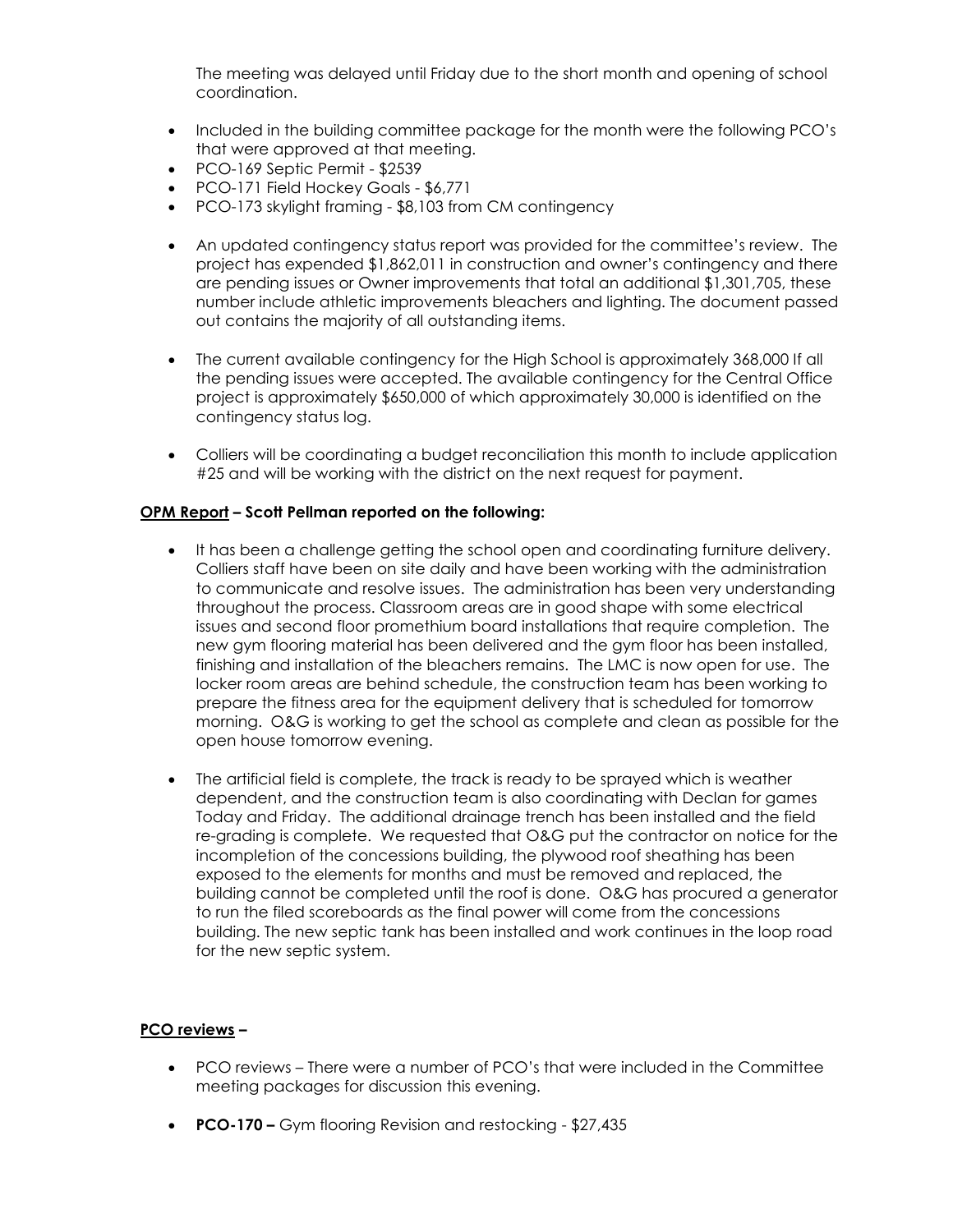- **PCO–172** Additional Cleaning Nosal \$20,539 CM Contingency
- At the last building committee meeting there were discussions on potential revisions to the AV infrastructure and equipment. The proposal that was passed out this evening from DNC Laboratories to do the infrastructure design work was less than \$10,000 so it can be awarded directly and was not passed through SLAM to save on their mark up. The proposal is two parts with the initial infrastructure design at \$4,999. I would ask that the entire proposal be approved however we will only authorize the first phase and then bid the infrastructure to provide cost information for the building committees review and discussion if the changes should be implemented.

### **Architect update** – Amy Samuelson reported:

- Amy Samuelson reported on the following:
	- o PR's coming out this week :
- Track protection mats Amy will provide product data and pricing to Pam, Scott and Declan. They will decide on how much footage is needed to protect the track from wear when in use by other sports teams. George Bauer asked for a recommendation of a school that may have this protective matting and recommended that Declan see the effectiveness and ease of use. Amy noted that it is a relatively inexpensive cost. Approximately \$4,000.00 per side.
- Andie Greene brought up concerns in the convenience of and mobility of putting this protective mat up and down for the custodial staff. Pat D asked on the longevity of the product. Amy will follow up on longevity. Amy also noted that this product is made specifically for this purpose.
- Discussion on a request to work on the drainage area that will be used for the shot put and discus areas.
- This area is not draining properly Andie and JP have questions about the area and the pricing to rectify this problem and asked if this could it be a grading problem. Pat D asked how much waiting time could be taken to see if it may settle and rectify the problem. Mike mentioned that some regrading may be done. Amy will confirm that it will be in compliance with track and field regulations.
- Nelson will work with SLAM to investigate solutions
- Tennis benches were ordered for mobile benches for team players. Wind screens were included as well.
- George asked about what the layout would look like for the stone material to be used in regards to the junior parking lot and tennis court sitting.
- JP asked that all additional requests be noted

### **Project Update: -** Nelson Reis

 Elevator #2 – Extensive planning with the electrician and with the school to plan for power shut down to continue the work required to finish the work to this elevator. This will require temporary feed to Administrative area. Once work is complete the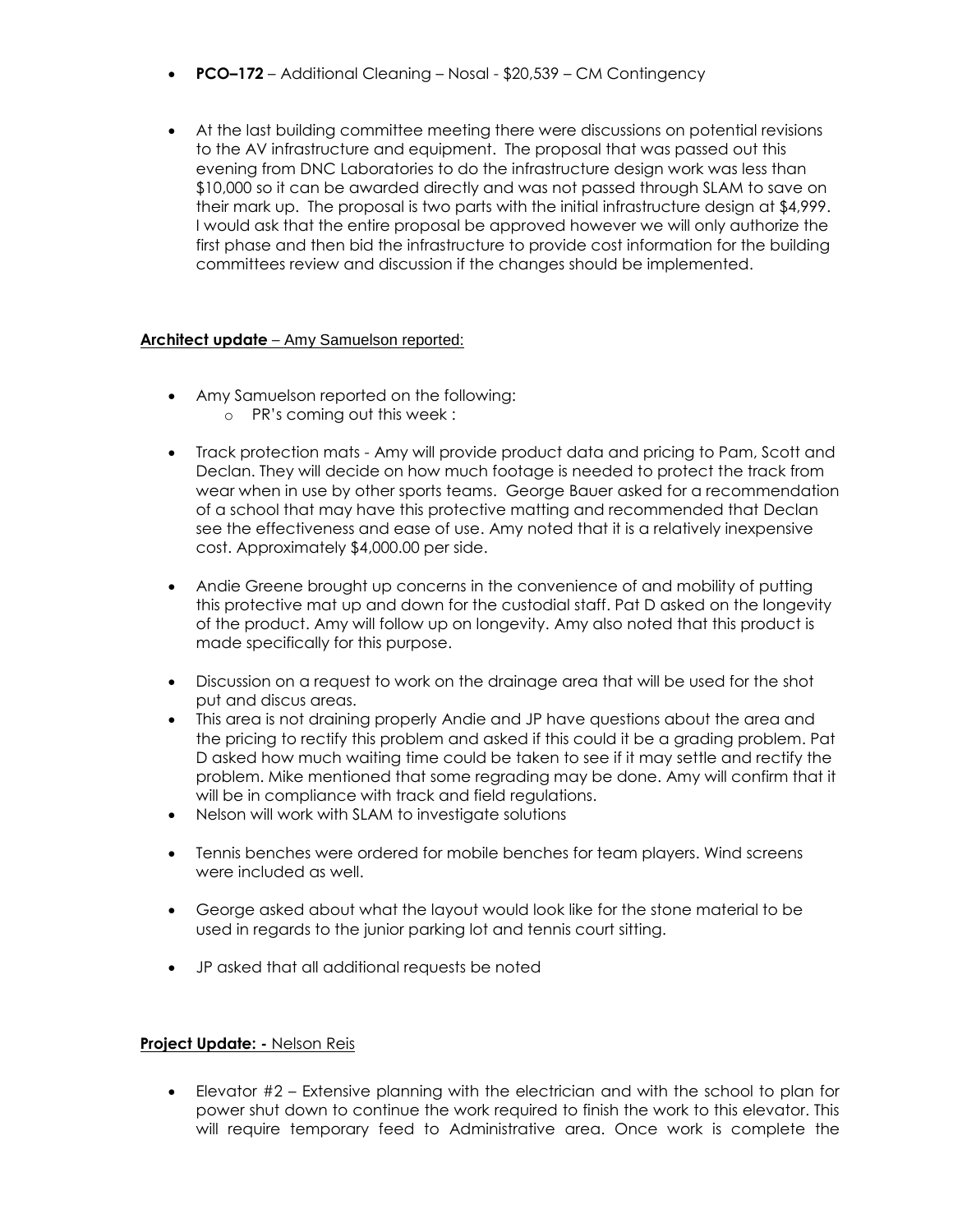inspector will return and sign off. There has been a significant code change. George noted that this is costing more money at this time because it was renovated and now the elevator needs to be inspected and up to code. Nelson noted that they are working on having shut down effect only this area.

- Working with Doug, Scott and Amy Septic work began this week. Draining the old system is complete. The entire system should be up and running by November.
- Crew are working  $2^{nd}$  shift for the past 2 weeks. Working on skylights.
- Positive feedback from staff and students in regards to the work and how the building looks.
- Punch lists continue throughout
- Benches in the main lobby area are being installed tonight
- Cleaning is being done tonight to ensure cleanliness for Open House.
- Overall project is running on track with GMP allowances.
- Photos are included in the report but they don't do the building justice
- Declan changed scheduled games to allow for the track spraying and this allowed for the work to continue
- Roof spray is slower than anticipated. Temperature and moisture are factors for spraying. Spraying is not happening while school is in session.
- Pat D noted that O&G is arranging for lighting to give sports teams the opportunity to play under the lights
- Nelson will follow up on shop drawings for the dedication plaque
- Conversation continued on lighting and bleachers.
- JP noted that the cost of the design is not a waste of money. It is something that will help as a bench mark for the future.
- Pat asked that we come up with an amount for a do not exceed cost in regards to the plan for lighting and bleachers.

### **Other Business-**

 Don Fiftal spoke to a plaque dedication ceremony. It can be done on a large or small scale. Don feels that a consensus of the building committee is needed to be in support of such a ceremony. He noted about the fact that this project and work of this committee will have decades of positive effects on the students of both communities. It will provide growing pride in the community and strengthen the education experience for the students of Woodbury and Bethlehem. Don noted that public relations is important and tours of the newly renovated building should be scheduled. George Bauer supported that the Board of Education should be included in the ceremony. The community will look to the consultants as far as timing of such a ceremony. Scott Pellman recommended the spring and encouraged the planning of a ceremony to begin.

### **Public Comment:**

None

### **Motions:**

Motion for AV design services-

**George Bauer made a motion that the public-school building committee approve the proposal from dnc laboratories audio visual systems for a total of \$9,994 Seconded by JP Fernandes – All in favor – unanimous – pass**